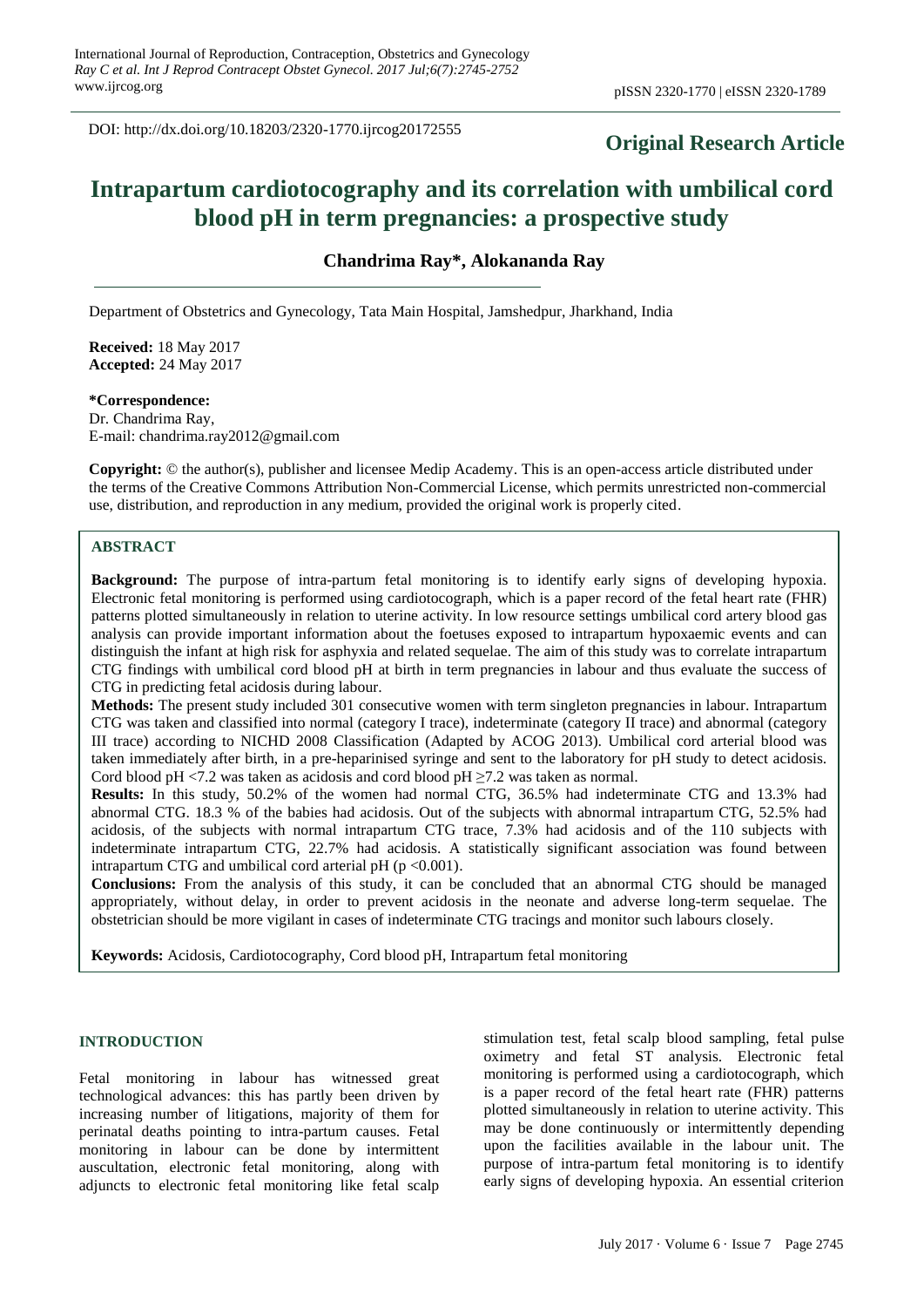to define an acute intrapartum hypoxic event is evidence of metabolic acidosis in intrapartum fetal blood, umbilical cord or very early neonatal blood samples.<sup>1</sup> In low resource settings umbilical cord artery blood gas analysis can provide important information about the foetuses exposed to intrapartum hypoxaemic events and can distinguish the infant at high risk for asphyxia and related sequelae. The aim of this study is to correlate intrapartum CTG findings with umbilical cord blood pH at birth in term pregnancies and thus evaluate the success of CTG in predicting fetal acidosis during labour.

Aim of the study was to correlate intrapartum CTG findings with umbilical cord blood pH at birth in term pregnancies.

## **METHODS**

The present study included 301 consecutive women with term singleton pregnancies in labour, who were admitted for delivery in the labour ward at Tata Main Hospital, which is a 940-bedded teaching hospital, attached to Tata Steel in Jamshedpur, Jharkhand. This hospital-based prospective observational study was conducted over a period of 12 months from 1/11/2014 to 31/10/2015.

Intrapartum CTG tracing was taken and classified into Normal (category I trace), Indeterminate (category II trace) and Abnormal (category III trace) according to NICHD 2008 Classification (Adapted by ACOG 2013).<sup>2,3</sup> Umbilical cord arterial blood was taken immediately after birth, in a pre-heparinised syringe and sent to the laboratory for pH study to detect acidosis. Cord blood pH  $\le$  7.2 was interpreted as acidosis and cord blood pH  $\ge$  7.2 as normal.

Sample size for the study was calculated as:

 $n = Z^2 \times (p) \times (1-p)/\Delta^2$ 

Where n is the sample size,

Z is confidence interval i.e., 1.96 for 95%

 $\Delta$  is confidence level i.e., 0.05 for  $\pm 5\%$ 

p=prevalence of the event in the population as determined by previous studies.

Taking incidence of fetal acidosis in term singleton pregnancies as per previous studies as 19.4%, sample size for my study is calculated to be:

 $n = (1.96)^{2} \times (0.194) \times (1-0.194) / (0.05)^{2} = 240$ 

For a minimum of 240 women to be included in this study, 301 consecutive women with term singleton gestation in labour were studied

#### *Inclusion criteria*

Women with singleton pregnancy at term (gestational age 37-41 weeks), cephalic presentation and in active labour (cervical dilatation ≥4cm) were included in the study.

#### *Exclusion criteria*

Pregnant women with PPROM, PROM, multifetal gestation, malpresentations, congenital anomalies, diagnosed FGR, documented abnormal umbilical Doppler study, antepartum hemorrhage, placental abruption, those undergoing elective caesarean section and women refusing to participate in the study were excluded.

## *Baseline data recording*

All consecutive women with term singleton pregnancies in labour, fulfilling the inclusion criteria, admitted to our labour ward, over a period of 1 year, were enrolled in the study, after informed consent. On admission, all patients underwent general, systemic and obstetrical examination including evaluation by ultrasound for placental localisation, assessment of liquor and to rule out any fetal compromise. Labour was monitored. Details regarding patient profile, history, gestational age at onset of labour, mode of onset of labour (spontaneous or induced), cervical dilatation on admission, membranes status, time of rupture of membranes (spontaneous or artificial), nature of liquor after rupture of membranes, CTG tracings, mode of delivery, indications for operative delivery, Apgar score at 1 and 5 minutes, nursery stay, baby details, cord blood pH values were all recorded in study proforma sheets. Intrapartum cardiotocography was done using Philips Avalon FM20 EF Monitor machine. Tracings were taken by the machine at a speed of 3 cm/min for 20 minutes. CTG tracings were taken on admission, at rupture of membranes and during active stage of labour every 2 hours till delivery. In case of abnormal fetal heart rate pattern, tracing was repeated after 1 hour for 40 minutes. Fetal heart rate patterns were interpreted using the NICHD classification (ACOG 2013) as per Table 1. 2,3

## *Cord blood collection*

Immediately at birth, before the baby's first breath and before delivery of the placenta, the umbilical cord was clamped at two points, 10 cm apart, with Kocher's clamps and cut. The umbilical artery was immediately identified in the cord and 2-3 ml of blood was aspirated with a pre-heparinised syringe. To prevent air contact, the syringe tip was sealed with a plastic cover. The blood was delivered to the laboratory within 5 minutes. <sup>4</sup> Cord blood was analysed by Radiometer ABL 800 Basic Machine used in our institute. The umbilical cord arterial blood pH was used for assessing fetal acidosis. An umbilical artery  $pH < 7.20$  was defined as fetal acidosis.<sup>4-6</sup>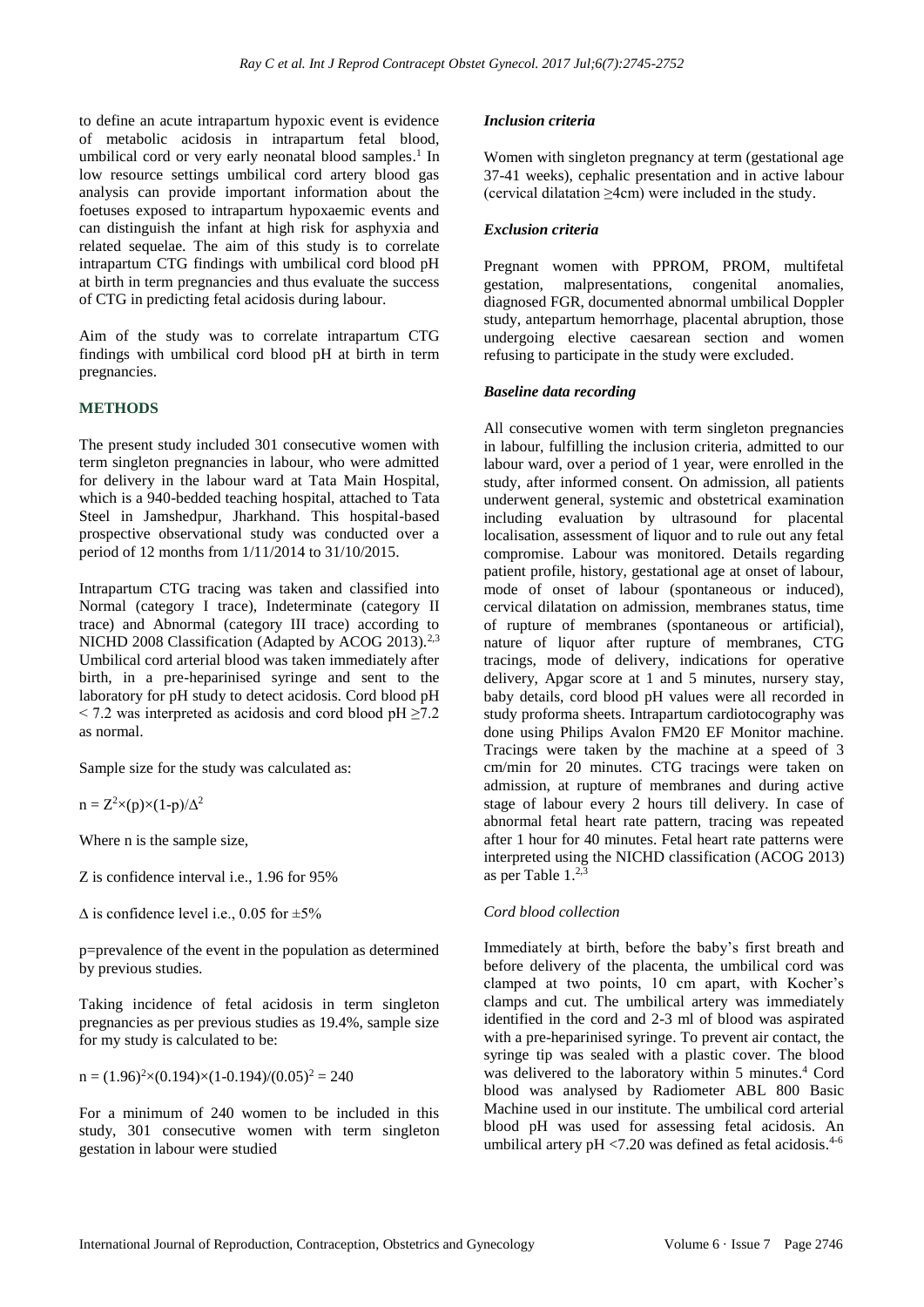| <b>Category</b>     | <b>Features</b>                                                 | <b>Interpretation</b>                                    |  |
|---------------------|-----------------------------------------------------------------|----------------------------------------------------------|--|
| I-Normal            | Baseline FHR 110 to 160 bpm                                     | No evidence of fetal hypoxia,<br>normal acid-base status |  |
|                     | Baseline variability moderate (6-25 bpm)                        |                                                          |  |
|                     | Late or variable decelerations absent                           |                                                          |  |
|                     | Early decelerations absent/present                              |                                                          |  |
|                     | Accelerations: present or absent                                |                                                          |  |
|                     | Includes all FHR tracings not categorised as I and III:         |                                                          |  |
|                     | <b>Baseline rate</b>                                            |                                                          |  |
|                     | Bradycardia (FHR baseline <110 bpm) not accompanied by          |                                                          |  |
|                     | absent baseline variability                                     |                                                          |  |
|                     | Tachycardia (FHR baseline >160 bpm)                             |                                                          |  |
|                     | <b>Baseline FHR variability</b>                                 |                                                          |  |
|                     | Minimal baseline variability (less than or equal to 5 bpm)      |                                                          |  |
|                     | Absent variability (amplitude range undetectable) without       | Uncertain fetal status                                   |  |
|                     | recurrent decelerations                                         |                                                          |  |
| II-Indeterminate    | Marked variability (>25bpm)                                     |                                                          |  |
|                     | <b>Accelerations</b>                                            |                                                          |  |
|                     | Absence of induced accelerations fetal stimulation              |                                                          |  |
|                     | Periodic or episodic decelerations                              |                                                          |  |
|                     | Recurrent variable decelerations with minimal or moderate       |                                                          |  |
|                     | variability                                                     |                                                          |  |
|                     | Prolonged deceleration $\geq$ 2 minutes but $\leq$ 10 minutes   |                                                          |  |
|                     | Recurrent late decelerations with moderate variability          |                                                          |  |
|                     | Variable decelerations with slow return to baseline, overshoots |                                                          |  |
|                     | or shoulders                                                    |                                                          |  |
| <b>III-Abnormal</b> | Absent variability and any of the following                     |                                                          |  |
|                     | Recurrent late decelerations                                    | Abnormal acid-base status                                |  |
|                     | Recurrent variable decelerations                                |                                                          |  |
|                     | <b>Bradycardia</b>                                              |                                                          |  |
|                     | Sinusoidal pattern                                              |                                                          |  |

## **Table 1: NICHD classification of CTG tracing (adapted ACOG 2013).**

#### **Table 2: Interpretation of correlation.**

| Correlation coefficient (r) | <b>Interpretation</b>            |
|-----------------------------|----------------------------------|
| $0 - 0.3$                   | Positive weak<br>correlation     |
| $0.3 - 0.6$                 | Positive moderate<br>correlation |
| $0.6 - 1.0$                 | Positive strong<br>correlation   |
| 0 to $(-0.3)$               | Negative weak<br>correlation     |
| $(-0.3)$ to $(-0.6)$        | Negative moderate<br>correlation |
| $(-0.6)$ to $(-1)$          | Negative strong<br>correlation   |

## *Statistical analysis*

Data was entered into Microsoft excel data sheet and analysed using SPSS 22 version software. Categorical data was represented in the form of frequencies and proportions. Chi-square was used as test of significance. Relative Risk or Risk Ratio was calculated to know the risk of abnormal CTG findings with respect to Cord blood pH. P value  $< 0.05$  was considered statistically significant.

## **RESULTS**

On performing intrapartum CTG it was observed that 8% had bradycardia, 1.3% had tachycardia, 45.8% had abnormal beat to beat variability. Of the patients who had abnormal beat-to-beat variability, 10.3% had absent beatto-beat variability, 34.6% had minimal beat-to-beat variability  $(<5$  bpm) and 1% had increased  $(>25$ bpm) variability, 54.2% had normal beat to beat variability (6 to 25 bpm). 45.2% of subjects had no accelerations and 17.9% of the subjects had decelerations. Of them, 2.7% had early decelerations, 4% had late decelerations, 2% had prolonged decelerations, 9.3% had variable decelerations. Summarizing, 36.5% of subjects had Indeterminate (category II) CTG and 13.3% had Abnormal (category III) CTG findings. Remaining 50.2% had Normal (category I) CTG. The findings are depicted in Table 3.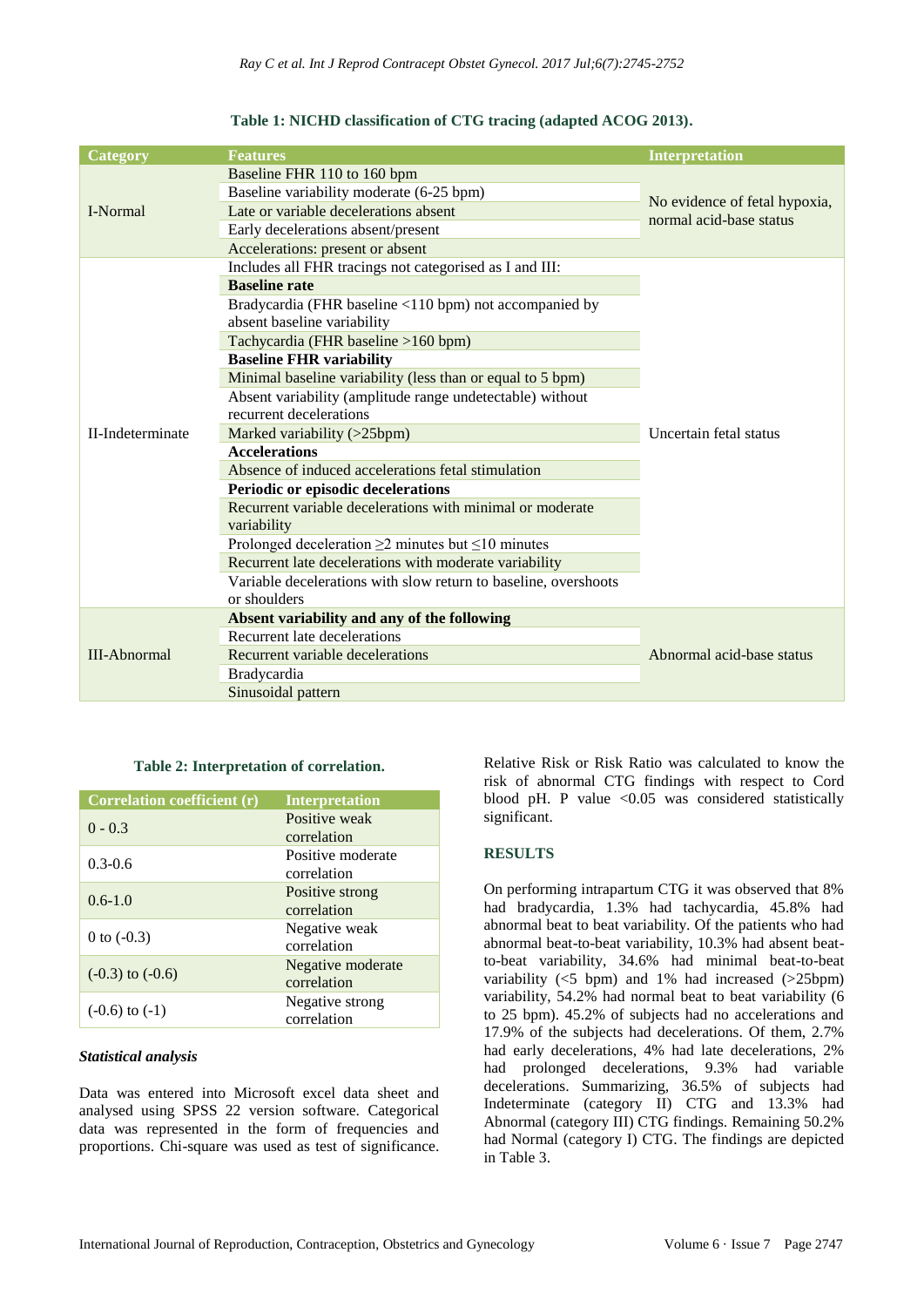| <b>Individual features of CTG</b> |                             | <b>Frequency</b> | <b>Percent</b> |
|-----------------------------------|-----------------------------|------------------|----------------|
|                                   | FHR 110 to 160 Normal       | 273              | 90.7           |
| <b>Intrapartum FHR</b>            | < 110 Bradycardia           | 24               | 8.0            |
|                                   | $> 160$ Tachycardia         | $\overline{4}$   | 1.3            |
|                                   | Absent                      | 31               | 10.3           |
|                                   | Less than $5 \times (Min)$  | 104              | 34.6           |
| Beat to beat variability          | 6 to 25 (Moderate)          | 163              | 54.2           |
|                                   | $>25$ (Marked)              | 3                |                |
| Acceleration                      | N <sub>0</sub>              | 136              | 45.2           |
|                                   | Yes                         | 165              | 54.8           |
|                                   | None                        | 247              | 82.1           |
| Deceleration                      | Early                       | 8                | 2.7            |
|                                   | Late                        | 12               | 4.0            |
| type                              | Prolonged                   | 6                | 2.0            |
|                                   | Variable                    | 28               | 9.3            |
|                                   | Normal (Category I)         | 151              | 50.2           |
| <b>CTG</b>                        | Indeterminate (Category II) | 110              | 36.5           |
|                                   | Abnormal (Category III)     | 40               | 13.3           |

## **Table 3: Baseline Intrapartum CTG Findings.**

In the study 18.3% of neonates had acidosis (defined as cord blood pH  $\langle 7.2 \rangle$ . The mean cord blood pH was 7.253±0.07 (Table 4).

#### **Table 4: Cord blood distribution of neonates.**

|                    |            | <b>Frequency</b> | <b>Percent</b> |
|--------------------|------------|------------------|----------------|
| Cord               | < 7.2      | 55               | 18.3           |
| blood              | $\geq 7.2$ | 246              | 81.7           |
| pH                 | Total      | 301              | 100.0          |
| Mean Cord Blood pH |            | $7.253 \pm 0.07$ |                |
| Range              |            | 0.61             |                |
| Minimum            |            | 6.80             |                |
| Maximum            |            | 7.41             |                |

Forty-four babies (18.3%) had cord blood pH <7.2 and 257 babies (81.7%) had cord blood pH  $\geq$ 7.2. Out of the 151 mothers with normal CTG trace intrapartum, 11 (7.3%) had acidosis.

Out of the 110 mothers with indeterminate intrapartum CTG, 25 cases (22.7%) had acidosis while 85 (77.3%) had normal umbilical artery blood pH.

Of the 40 mothers with abnormal CTG, 21 (52.5%) had acidosis and 19 (47.5%) babies had normal umbilical artery blood pH. Significant association was found between the type of CTG and umbilical cord artery blood  $pH$  ( $p<0.001$ ) as shown in Figure 1.

An abnormal (category III) CTG had a sensitivity of 47.5% and a specificity of 92.72% in detecting acidosis. An abnormal CTG had a positive predictive value of 63.33% and negative predictive value of 86.96%. The overall diagnostic accuracy of an abnormal (category III) CTG in diagnosing fetal acidosis was 83.25%.



## **Figure 1: Association between type of CTG and umbilical artery cord blood pH.**

Indeterminate (category II) CTG had a sensitivity of 22.73%, specificity of 92.72%, positive predictive value of 69.44%, negative predictive value of 62.22% and overall diagnostic accuracy of 63.22%. When abnormal (category III) and indeterminate (category II) CTGs were considered together for diagnosis of acidosis, it had a higher sensitivity of 80%, specificity of 56.91%, positive predictive value and negative predictive value of 29.33% and 92.72% respectively.

A normal CTG had a sensitivity, specificity, positive predictive value and negative predictive value of 56.91%, 80%, 92.72% and 29.33% respectively (Table 5). When individual features of CTG were studied, it was found that abnormal FHR had 2.86 times higher risk for abnormal cord blood pH and bradycardia had 3 times higher risk for abnormal cord blood pH.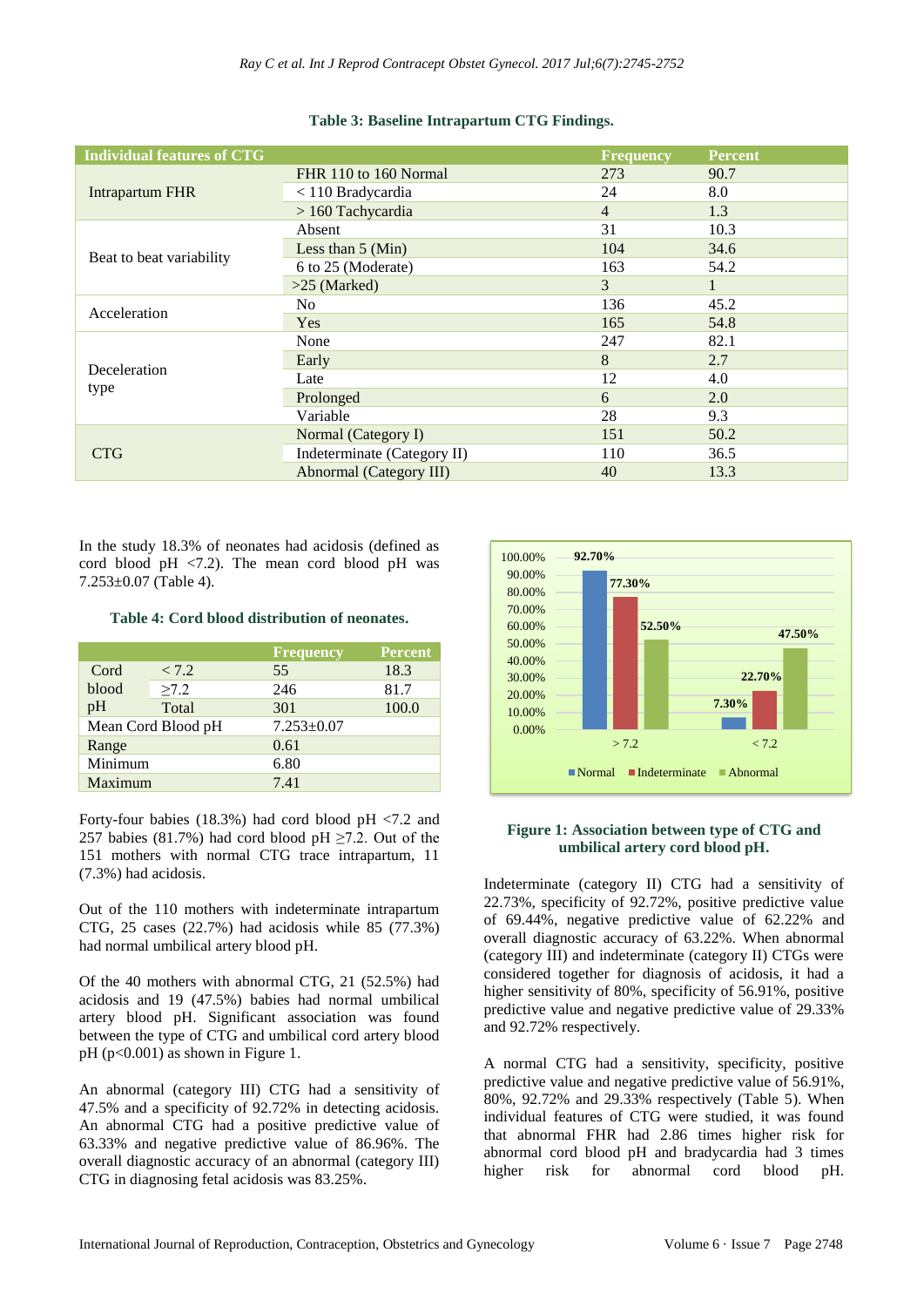## **Table 5: Validity of abnormal CTG (category III CTG), indeterminate (category II) CTG and abnormal+indeterminate CTG in diagnosing abnormal cord blood pH (acidosis) and validity of Normal CTG (category III) in diagnosing normal cord blood pH.**

| <b>Parameter</b>             | <b>Abnormal</b><br>(category III)<br><b>CTG</b> | <b>Indeterminate</b><br>(category II)<br>CTG | Abnormal + indeterminate<br>(category III+category II)<br><b>CTG</b> | Normal (category I)<br><b>CTG</b> for Normal cord<br>blood pH |
|------------------------------|-------------------------------------------------|----------------------------------------------|----------------------------------------------------------------------|---------------------------------------------------------------|
| Sensitivity                  | 47.5%                                           | 22.73%                                       | 80%                                                                  | 56.91%                                                        |
| Specificity                  | 92.72%                                          | 92.72%                                       | 56.91%                                                               | 80%                                                           |
| Positive predictive value    | 63.33%                                          | 69.44%                                       | 29.33%                                                               | 92.72%                                                        |
| Negative predictive<br>value | 86.96%                                          | 62.22%                                       | 92.72%                                                               | 29.33%                                                        |
| Diagnostic accuracy          | 83.25%                                          | 63.22%                                       | 61.13%                                                               | 61.13%                                                        |

**Table 6: Association between abnormal cord blood PH and individual components of intrapartum CTG findings.**

| Individual components of intrapartum CTG findings | <b>Abnormal cord blood PH</b> | <b>RR</b>      | 95% CI; P value               |
|---------------------------------------------------|-------------------------------|----------------|-------------------------------|
| <b>Baseline FHR</b>                               |                               |                |                               |
| 10/28<br>Abnormal                                 |                               |                | 1.233 to 3.809<br>$0.01*$     |
| Normal                                            | 45/273                        |                |                               |
| <b>Baseline FHR</b>                               |                               |                | 0.2721 to 8.454               |
| Tachycardia<br>1/4                                |                               |                | <b>NS</b>                     |
| Normal                                            | 45/273                        |                |                               |
| <b>Baseline FHR</b>                               |                               |                | 1.645 to 5.51                 |
| Bradycardia                                       | 9/24                          | 3.011          | $< 0.001*$                    |
| Normal                                            | 45/273                        |                |                               |
| Beat to beat variability                          |                               | 0.4844         | 0.30 to 0.78                  |
| $<$ 5 beats                                       | 26/104                        |                |                               |
| Normal                                            | 16/31                         |                | $0.004*$                      |
| Beat to beat variability                          |                               |                | 0.082 to 0.288                |
| 6 to 25 beats (moderate)                          | 13/163                        | 0.154          | $< 0.001*$                    |
| Normal                                            | 16/31                         |                |                               |
| Beat to beat variability                          |                               |                | 0.02 to 3.68<br>0.185         |
| $>25$ (marked)                                    | 0/3                           | 0.276          |                               |
| Normal                                            | 16/31                         |                |                               |
| Acceleration                                      |                               |                |                               |
| Present                                           | 8/165                         | 0.1403         | 0.06868, 0.2866<br>$< 0.001*$ |
| Absent                                            | 47/136                        |                |                               |
| Early decelerations                               |                               |                | 0.141 to 5.83                 |
| Present                                           | 1/8                           | 0.908          | 0.918                         |
| Normal                                            | 34/247                        |                |                               |
| Late decelerations                                |                               | 1.816          | 0.649 to 5.079<br>0.278       |
| Present                                           | 3/12                          |                |                               |
| Normal                                            | 34/247                        |                |                               |
| Prolonged decelerations                           |                               |                | 0.748 to 7.83<br>0.175        |
| Present                                           | 2/6                           | 2.42           |                               |
| Normal                                            | 34/247                        |                |                               |
| Variable decelerations                            |                               | 1.516 to 4.237 |                               |
| Present                                           | 15/28                         | 2.534          | $< 0.001*$                    |
| Normal                                            | 34/247                        |                |                               |
| <b>CTG</b>                                        |                               | 1.604 to 6.068 |                               |
| Indeterminate                                     | 25/110                        | 3.12           | $0.0003*$                     |
| Normal                                            | 11/151                        |                |                               |
| <b>CTG</b>                                        |                               |                |                               |
| Abnormal                                          | 19/40                         | 6.52           | 3.385 to 12.56<br>$< 0.001*$  |
| Normal                                            | 11/151                        |                |                               |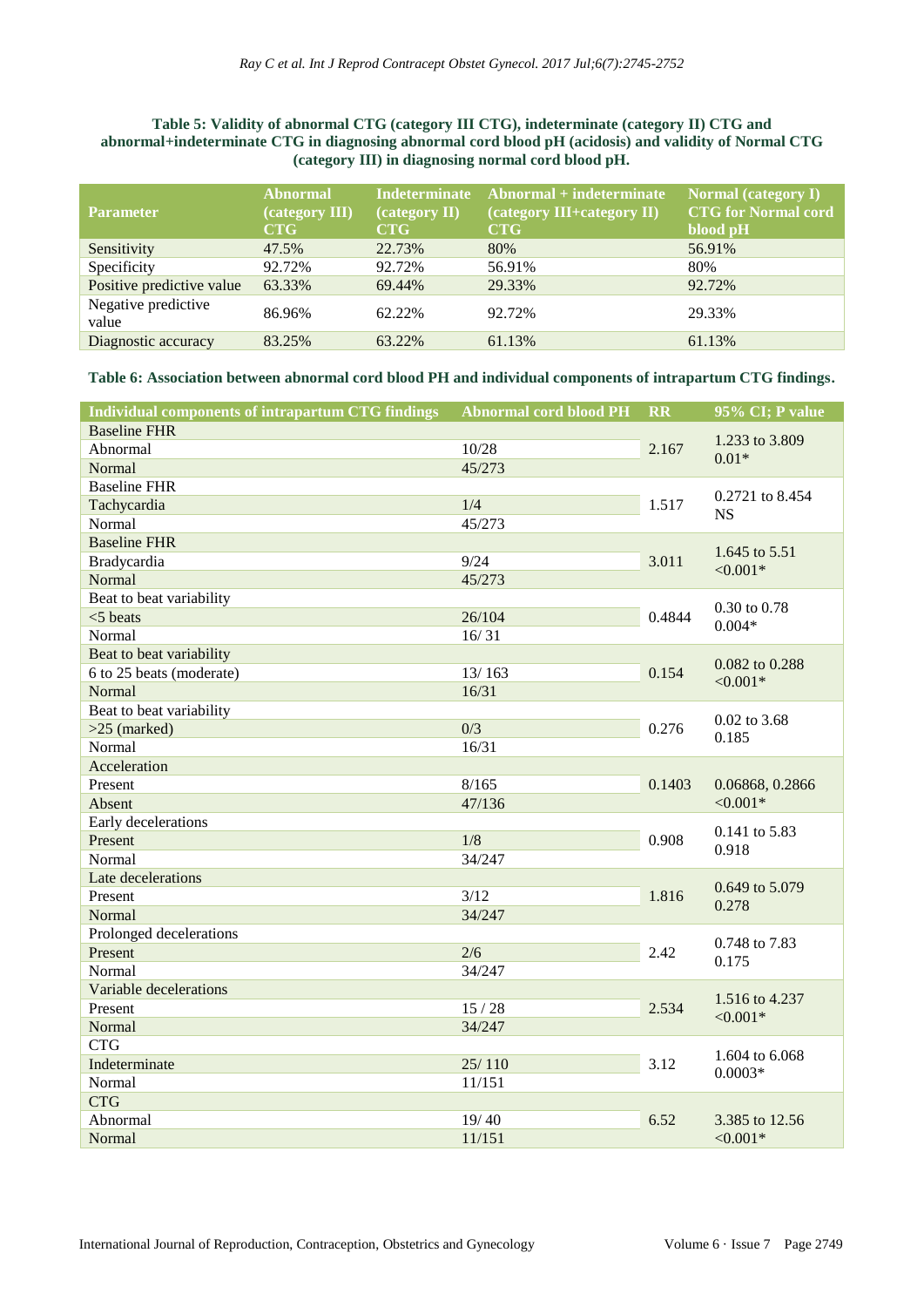Prolonged and variable decelerations had 3.58 and 2.53 times higher risk for abnormal cord blood PH respectively. On the other hand, a normal FHR variability (6 to 25 bpm) had lower risk of abnormal cord blood pH (RR was 0.023). As also presence of accelerations had a lower risk for abnormal cord blood pH (RR=0.1403). Indeterminate CTG and abnormal CTG findings had significantly higher risk for abnormal cord blood PH. These observations were statistically significant (Table 6).

## **DISCUSSION**

In this study 50.2% of the subjects had category I (normal) CTG tracing, 36.5% had category II (indeterminate) CTG tracing and 13.3% had category III (abnormal) intrapartum CTG tracing. 90.7% had normal baseline fetal heart rate, 8.0% had bradycardia and 1.3% had tachycardia. This was comparable to the study by Aboulghar W et al, in this study 82% had normal baseline fetal heart rate.<sup>5</sup> However, the incidence of fetal bradycardia- 8.0% and that of tachycardia-1.3% was different from the study by Aboulghar W which had a higher incidence of fetal tachycardia (17%).<sup>5</sup> This difference can be explained by the fact that the study by Aboulghar W had included cases with PROM, which might have been the cause of fetal tachycardia.<sup>5</sup> In present study, cases with PROM were excluded.

In the present study, 45.8% had abnormal beat-to-beat variability (34.6% cases had minimal variability, 10.3% had absent variability and 1% had increased variability). This value of abnormal FHR variability on CTG is slightly less than that in a study by W Aboulghar<sup>5</sup> et al, where abnormal FHR variability was found to be 55%.<sup>5</sup> In the present study, accelerations on CTG were present in 54.8% cases whereas in the study by W Aboulghar<sup>5</sup> et al, accelerations were present in 6% cases.<sup>5</sup> Decelerations on CTG were present in 17.9% cases in the present study, which is comparable to the study by Modarressnejad V, who studied prospectively 400 consecutive term gestations, where 14.25% of the subjects had decelerations.<sup>7</sup> In the study by Aboulghar W et al, decelerations were present in 53% cases.<sup>5</sup> This difference could be due to the fact that in the present study consecutive women in labour have been included, whereas Aboulghar W et al studied 100 women who underwent caesarean section for pathological or suspicious CTG.<sup>5</sup>

In the present study, mean cord blood pH was 7.253  $\pm$ 0.07. This is comparable to several studies. $4-7$  Kaban et al used the cut off value for defining acidosis as cord blood pH <7.2 in their study.<sup>4</sup> Modarressnejad V defined fetal acidosis as cord blood  $pH < 7.1$ .<sup>7</sup> In the present study, an umbilical arterial cord blood pH of <7.2 at birth is taken as the cut-off value to define acidosis in the neonate. 18.3% of the neonates had acidosis which is comparable to the studies by  $Kaban^4$  et al  $(13.26%)$  and Modarressnejad V  $(20.25\%)$ .<sup>4,7</sup> In the study by Aboulghar W et al, incidence of acidosis was higher, with 34% of babies having abnormal cord blood pH. This higher value of acidosis in the neonates could be explained by the fact that their study included only those women who had undergone caesarean section for pathological and suspicious CTG, while in the other studies mentioned above and in our study, consecutive term labouring women were included.

Jackson et al studied the intrapartum fetal heart rate (FHR) characteristics of over 48,000 patients with a singleton, non-anomalous fetus in term labor at 10 hospitals.<sup>8</sup> In their study, considering all of labor, the FHR pattern was category I in 77.9 percent of the time, category II 22.1 percent of the time and category III 0.004 percent of the time. In the two hours before delivery, category I tracings were less commonly observed (60.9%) and both category II and category III tracings became more common (39.1% and 0.006%, respectively). They concluded that category I and II fetal heart rate patterns are more common in labour than category III. Results from the present study are comparable with this finding.

In this study, 52.5% of the cases with category III (abnormal) CTG had acidosis and 22.7% cases with category II (indeterminate) CTG had acidosis (Figure 2). Only 7.3% of the subjects with category I (normal) CTG had acidosis. A significant association was found between the type of CTG and cord blood pH. Also, there was an increased risk of having abnormal cord blood pH with an abnormal CTG. These values are comparable with the study by Aboulghar W et al, where 50% of cases with pathological CTG had acidosis and 19.2% of cases with suspicious CTG had acidosis.<sup>5</sup> They also found that pathological (rather than suspicious) CTG significantly increased the risk of abnormal cord blood pH. Findings of the present study are also comparable to study by Kaban et al who studied 101 term pregnant women admitted for delivery.<sup>4</sup> In their study 85 neonates had normal cord arterial pH and 13 had fetal acidosis as diagnosed by cord arterial pH values <7.2. Of the 13 neonates with acidosis, 5 had non-reactive CTG tracings intrapartum. All the 85 neonates without acidosis had reactive CTG tracings.

In the present study, it was found that abnormal FHR had 2.86 times higher risk for abnormal cord blood pH and bradycardia had 3.011 times higher risk for abnormal cord blood pH. There was significantly lower risk of having an abnormal cord blood pH in cases where CTG showed normal beat-to-beat variability (between 6-25 bpm). Prolonged and variable decelerations had higher risks for abnormal cord blood pH. Indeterminate and abnormal CTG had significantly higher risk for abnormal cord blood pH (Table 6). In the study by Aboulghar W et al, analysis of different features of CTG as predictor of abnormal cord blood  $pH$  ( $\langle 7.2 \rangle$ ) showed that bradycardia significantly increased the risk for abnormal cord blood pH by almost 3 times, which is similar to this study.<sup>5</sup> They also found that abnormal beat-to beat variability,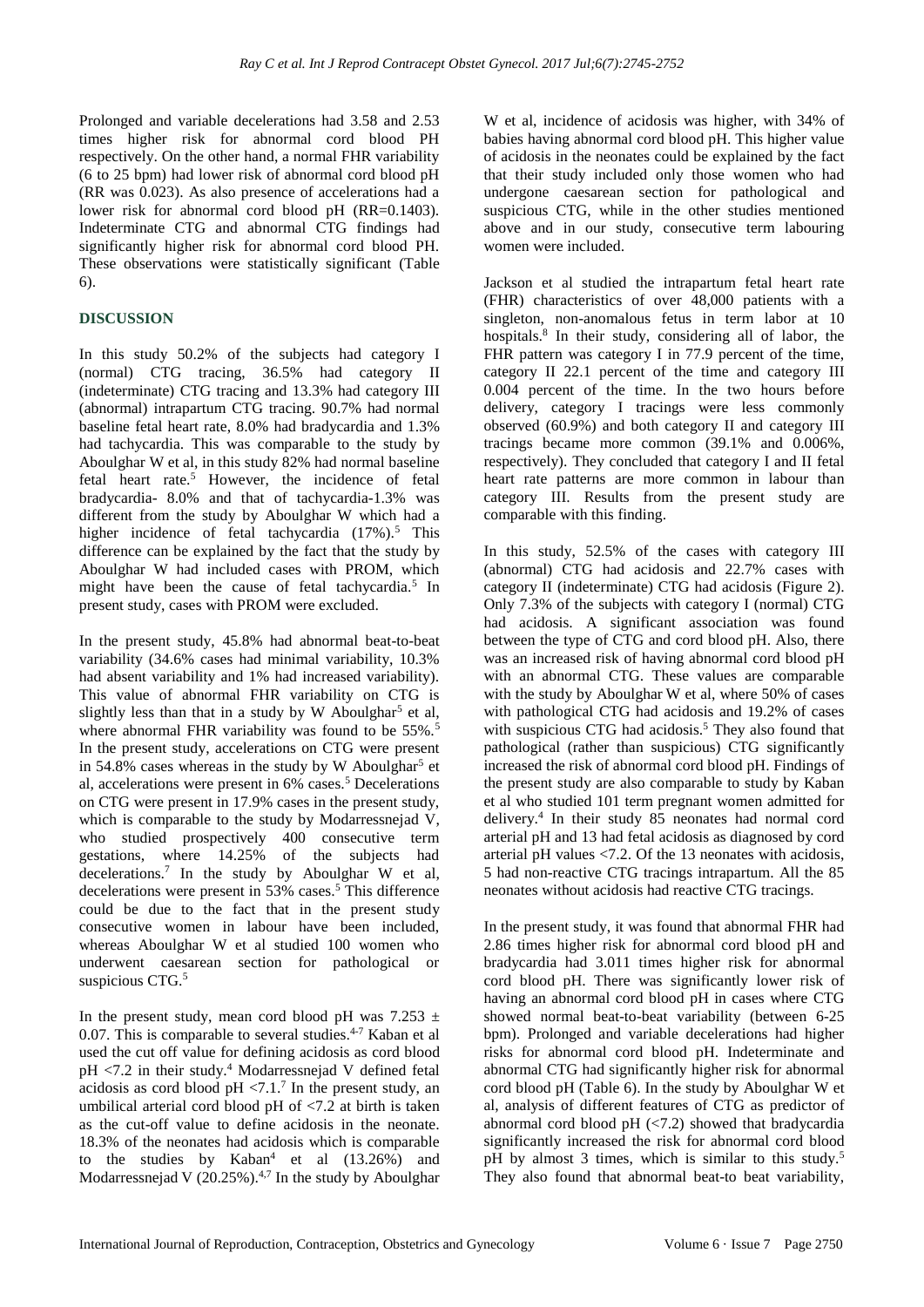late deceleration and variable deceleration significantly increased the risk of abnormal cord blood pH. They concluded that pathological (rather than suspicious) CTG significantly increased the risk of abnormal cord blood pH. Findings of this study are comparable to theirs.

An abnormal (category III) CTG had sensitivity of 47.5% and specificity of 92.72% in detecting acidosis (Table 5), which meant that while an abnormal (category III) CTG tracing could detect 47.5% of subjects with acidosis, it had a good ability to identify those who did not have acidosis because of its high specificity. It was also found that an abnormal CTG had a positive predictive value of 63.33% and negative predictive value of 86.96%, which meant that in absence of an abnormal CTG, the chance of having acidosis was very little. The overall diagnostic accuracy of an abnormal (category III) CTG in diagnosing fetal acidosis was 83.25%. This study also found that an indeterminate (category II) CTG had sensitivity of 22.73% and specificity of 92.72% in detecting acidosis, which meant that an indeterminate CTG could diagnose only 22.72% of subjects who had acidosis. However, from its high specificity, it also had a good ability to identify those who did not have acidosis.

However, when abnormal (category III) and indeterminate (category II) CTG were taken together to diagnose acidosis, they were shown to have a higher specificity of 80% in detecting acidosis. Specificity of both abnormal and indeterminate CTG in detecting acidosis was 56.91%. Positive predictive value and negative predictive value of abnormal+indeterminate CTG were 29.33% and 92.72% respectively. It meant that in the absence of an abnormal or an indeterminate CTG, there was very less chance of having a fetus with acidosis. The present study also found that a normal CTG had a sensitivity, specificity, positive predictive value and negative predictive value of 56.91%, 80%, 92.72% and 29.33% respectively, for diagnosing normal cord blood pH. This meant that a normal CTG can accurately detect babies without acidosis, that is, in presence of a normal CTG, there was minor possibility of fetus having acidosis. These findings are comparable with those found by Parveen who concluded that a normal CTG trace correlates highly with absence of fetal acidosis.<sup>9</sup> Parveen studied 122 cord blood samples were using umbilical cord arterial base excess (>12mmol/l) at birth to diagnose fetal acidemia.<sup>9</sup> From their study they found that cardiotocography has a sensitivity of 15.38%, specificity of 86%, positive predictive value 11.76% and a negative predictive value 89%. This difference may be because of the fact that they took umbilical artery base excess at birth to diagnose fetal acidosis, while in the present study, umbilical cord arterial pH value of <7.2 was taken to diagnose fetal acidosis.

Visser et al who studied normal and abnormal patterns of CTG tracings and correlated CTG findings with fetal distress after birth by umbilical cord blood gas analysis and found sensitivity, specificity, positive predictive value and negative predictive value of CTG to be 79%, 85%, 68% and 91% respectively.<sup>10</sup> Steer PJ et al conducted a prospective study to find correlation among FHR patterns, MSL, umbilical cord arterial blood pH and Apgar score in 698 cases and found that sensitivity of an abnormal CTG at any time for fetal acidosis (cord arterial  $pH < 7.17$  ) was 80% and for severe acidosis ( $pH < 7.08$ ) was 83%.<sup>11</sup> However positive predictive value was low: 32% foetuses had abnormal CTG but no acidosis. If only CTG abnormality in 1<sup>st</sup> stage labour was considered sensitivity was 47% for acidosis & 67% for severe acidosis and false positive was 14%. In a study by Tasnim et al, positive predictive value of CTG was 18% for fetal hypoxia, 21% for fetal hypercarbia, 26% for fetal acidosis and 37% for base excess.<sup>12</sup> Predictive value of suspicious trace for similar blood indices was 13%, 13%, 17% and 35% respectively. For pathological trace, predictive value was 50%, 83 %, 100% and 66% and respectively. They concluded that suspicious CTG trace has low predictive value in terms of fetal acid base status at birth and needs to be complemented with other diagnostic modalities before undertaking any operative intervention. Pathological CTG on the other hand is highly predictive of fetal acidosis at birth warranting immediate intervention.

Thus, from the findings of the present study, although the sensitivity of CTG was found to be low, its high specificity, low cost and ease of carrying out the monitoring supported its use in intrapartum fetal monitoring and in alerting the obstetrician regarding an intra-uterine hypoxic event.

## **CONCLUSION**

The fetus undergoes physiological stress during labour. Fetal morbidity and mortality may occur as a consequence of labour even in low risk patients. Cardiotocography is a simple, noninvasive recordable method of intrapartum fetal monitoring which can be used as a tool to detect hypoxaemic event in the fetus-inutero during labour, enabling initiation of appropriate management. We studied the correlation between intrapartum CTG in term labouring women with cord blood pH in their neonates in order to predict acidosis in the fetus. From the findings of this study, we can conclude that in presence of an abnormal or indeterminate CTG, there is higher possibility of intrapartum fetal acidosis while presence of a normal CTG indicates a minor possibility of intrapartum fetal acidosis. There is high risk of acidosis when findings of bradycardia, loss of beat-to-beat variability, prolonged and variable decelerations were present in CTG during labour. Presence of a normal beat-to-beat variability (between 6-25 bpm) is reassuring.

Thus, CTG is a simple test, easy to perform and can alert the obstetrician for necessary interventions in case of an abnormal CTG. It can detect fetal distress in labour, thus helping to reduce neonatal morbidity by early